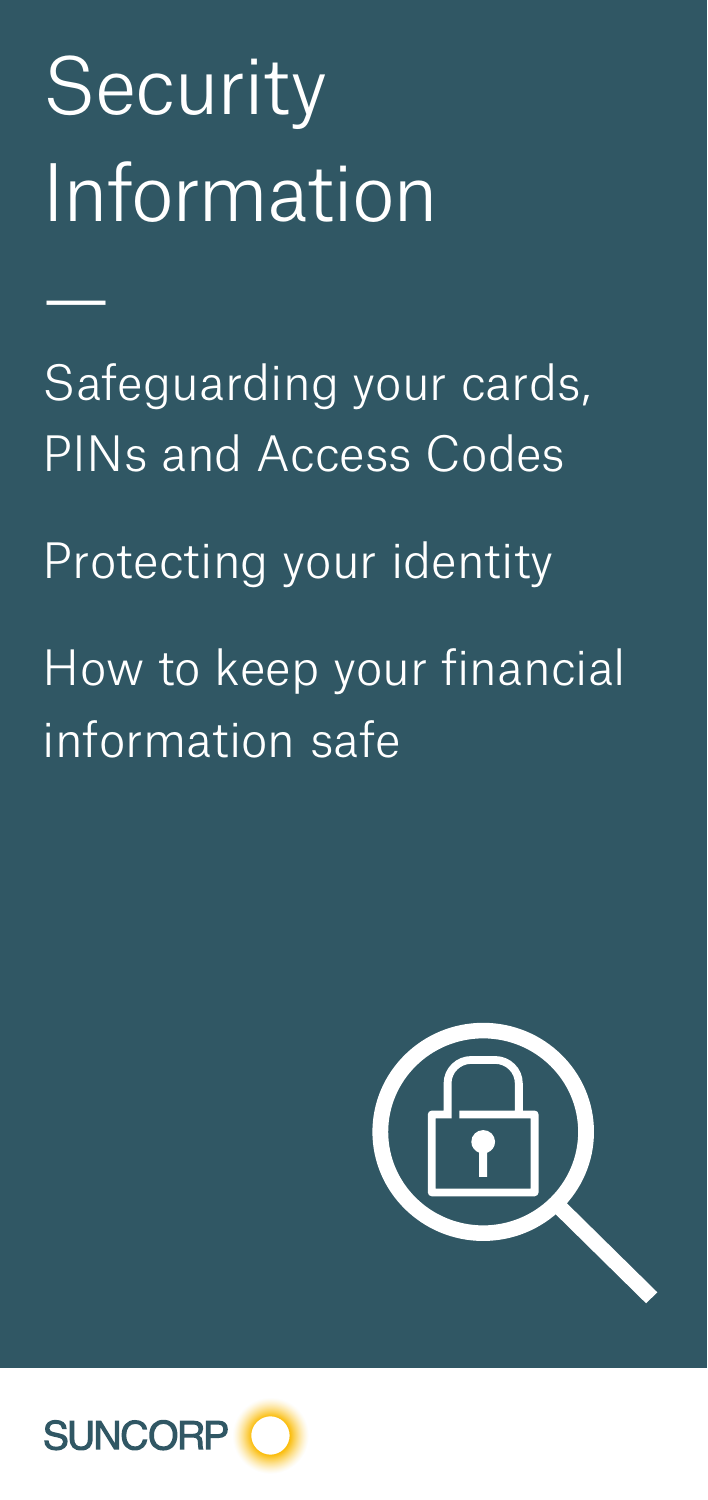## What are your Secret Codes?

— Your Secret Code means your PIN, Telephone Access Code, Internet Banking Password, Internet Banking Customer ID, App Passcode, Mobile Device Passcode, Security Token Code, Security Token Passcode or any other access method we give you as a Secret Code to access your account.

#### How to keep your financial information safe

- Check your statement and compare your transaction receipts;
- Regularly monitor your account balance. You can easily do this via Suncorp Telephone Banking, Internet Banking or Suncorp App;
- Don't respond to unsolicited emails, telephone calls or text messages requesting your account details or your Secret Codes, even if the email, telephone call or text message appears to come from Suncorp. Suncorp will never ask you to disclose any of your details or Secret Codes in this way;
- Read correspondence from Suncorp before discarding it as it may contain important card or account information;
- Notify us immediately of any changes to your address or contact details;
- Secure and regularly check and clear your letterbox to help prevent mail being stolen;
- Dispose of information relating to your Card, account details and Secret Codes in a secure manner and never in a public place;
- Don't leave any mobile device registered with your Card unattended.

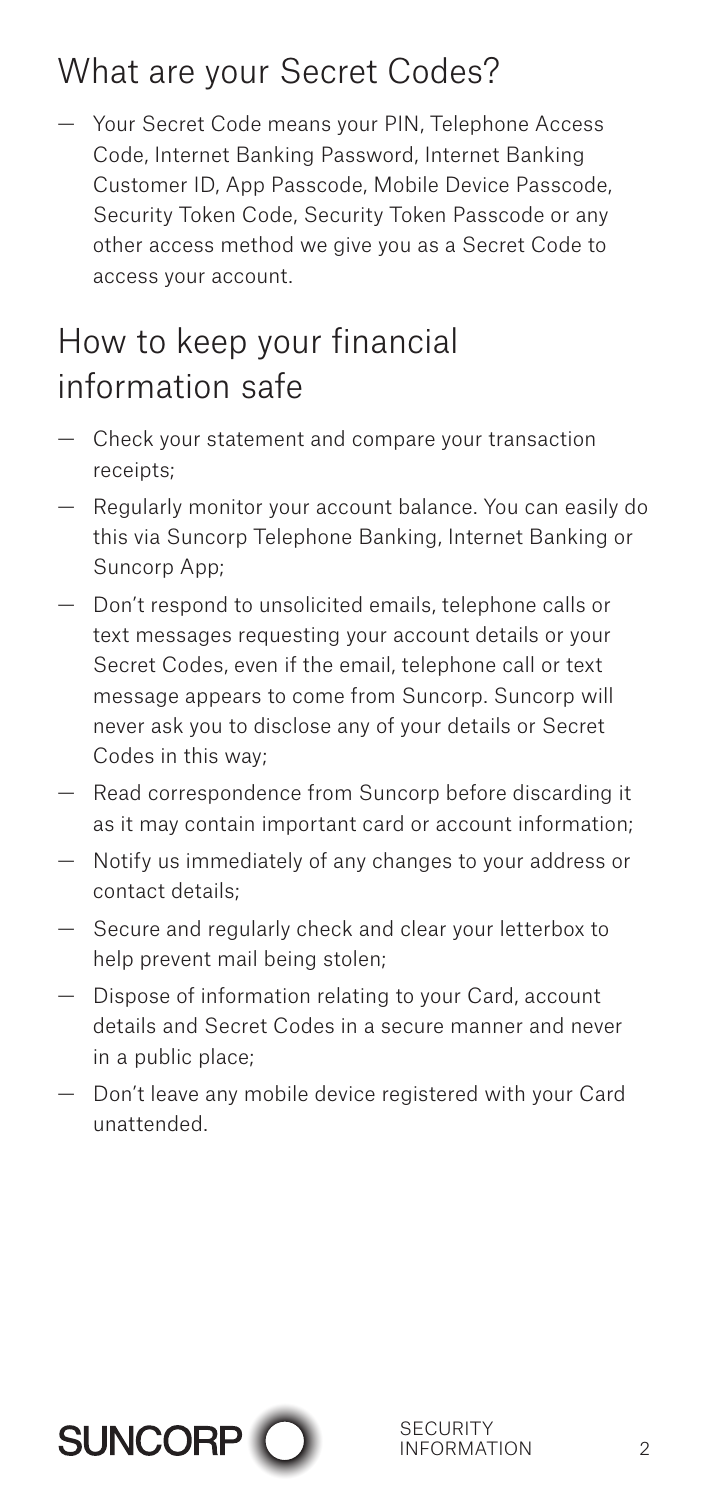## What to do if you need help

You need to let us know immediately if:

- Your Card or a mobile device registered with your Card, your account details or your Secret Codes may be lost, stolen or you think someone else may know them.
- There has been an error, unauthorised access, unauthorised transaction on your account or if you need to dispute a transaction.

Please notify us immediately on 13 11 55 or 1800 775 020, overseas number +61 7 3362 1712 or visit your nearest branch.

## Disputing a transaction

Due to time limits imposed by relevant Card Schemes, unauthorised transactions on your account must be disputed as soon as you become aware of them in your transaction history or statement.

You can notify us on 13 11 55 or 1800 775 020, overseas number +61 7 3362 1712 or visit your nearest branch.

If the date you dispute an unauthorised transaction is more than 120 days from when the transaction was processed we may not be able to recover the funds on your behalf.

If this occurs, you may be liable for the loss on any disputed transaction.

General information about chargebacks is available from www.suncorp.com.au/banking/faqs/accounts.html or in our Terms and Conditions for Suncorp Accounts and Continuing Credit Accounts available to view or download at www.suncorp.com.au/banking/help-support/documentsforms.html.

### Things you can do to help protect yourself

Your Suncorp Card and Secret Codes are keys to your accounts, so you must take special care to safeguard them. Unfortunately theft, fraud and loss do occur, but there are steps you can take to minimise your risk.

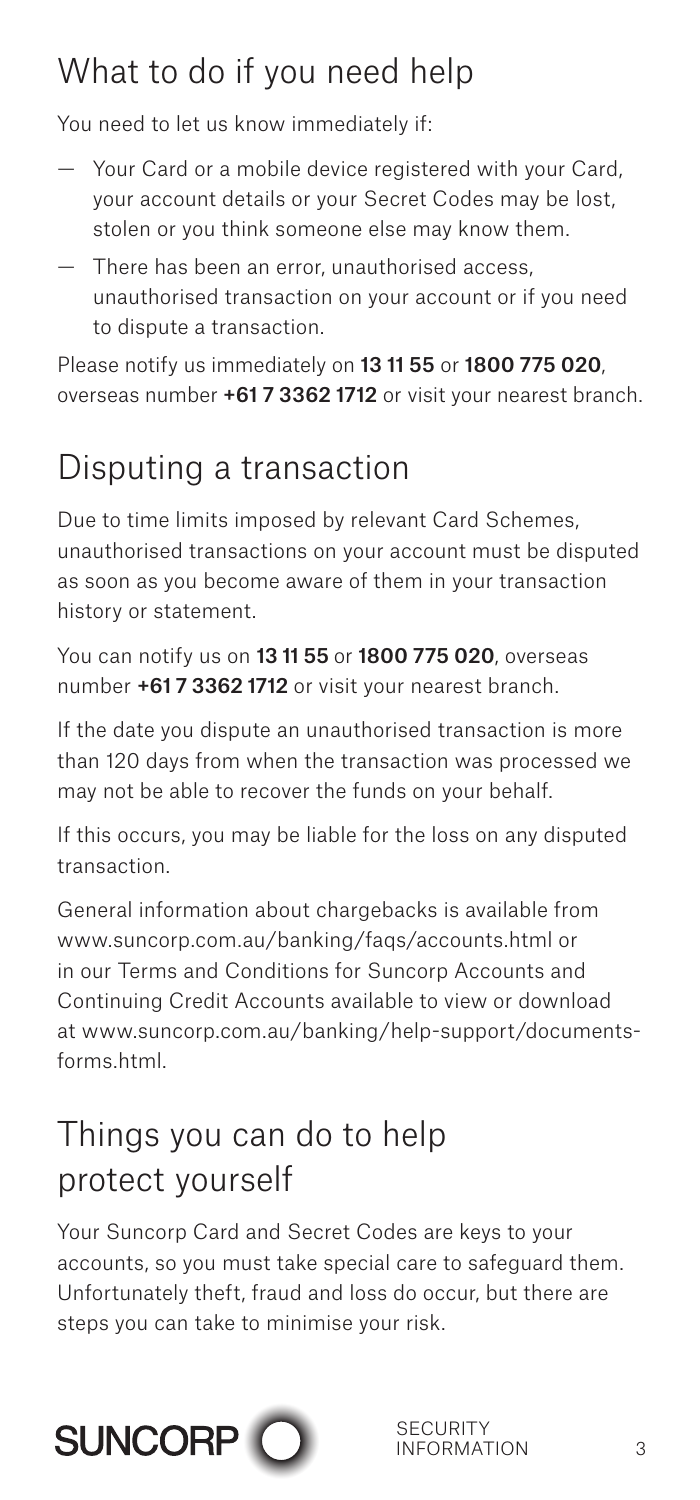These steps are Guidelines only. They contain information about how you can maintain the security of your Secret Codes to avoid losses.

Liability for unauthorised electronic transactions on accounts not used for business purposes will be determined in accordance with the ePayments Code and your Suncorp Accounts Terms & Conditions or Suncorp Credit Card Terms & Conditions and not by the information in this brochure.

## Safeguarding your cards

- Sign your Card as soon as you receive it with a permanent pen;
- Read and follow the instructions that came with the Card/PIN;
- Carry your Card and any mobile device registered with your Card with you in a safe place and regularly check that you still have your Card and mobile device with you;
- Remember to take your cash, Card and receipts with you on completion of all ATM or EFTPOS transactions;
- Ensure no-one watches you enter your PIN at an ATM, or PIN/Mobile Device Passcode when making a purchase (EFTPOS transactions). If you are uncomfortable, cancel the transaction;
- When making a purchase, always opt to use insert chip and enter PIN or tap-and-go when available;
- Never leave your Card or a mobile device registered with your Card out in the open, such as in a car, bar, restaurant or at work;
- Be aware when withdrawing money from ATMs. If anything seems out of place with the machine, don't complete the transaction;
- Don't give your Card, or a mobile device registered with your Card or Secret Codes to anyone else, including friends and family;
- Destroy your Card when it expires;
- If your Card or a mobile device registered with your Card is lost, stolen or misused, report it to us immediately.

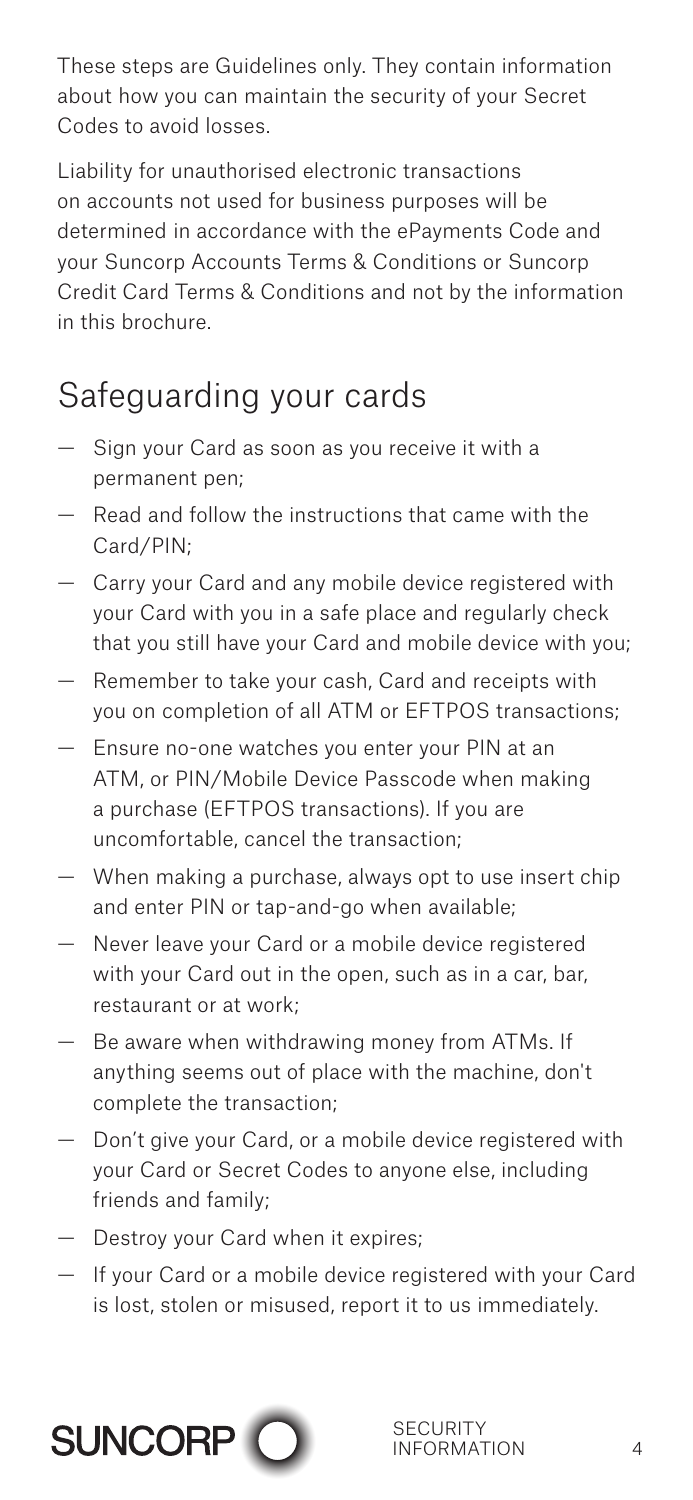## Protecting your Secret Codes

Memorise your Secret Codes. If your Secret Code is written anywhere ensure that this letter or paperwork is disposed of in a secure manner and never in a public place. Select a unique Secret Code. Never use obvious information.

Don't tell anyone your Secret Codes/Mobile Device Passcode or where you may have recorded them, including family, friends, merchants, Police or Suncorp staff. Under no circumstances should our staff ever ask for your Secret Codes.

Make sure no one watches you enter your PIN or Mobile Device Passcode at an ATM or Terminal when making a purchase (EFTPOS). Always be careful to shield your PIN or Mobile Device Passcode when using an ATM or EFTPOS terminal. Use your free hand to cover the key pad while you enter your PIN or Mobile Device Passcode.

If you record your Secret Code/s or Mobile Device Passcode to help you remember them, they must be reasonably disguised so they cannot be easily deciphered.

Avoid using Telephone Banking at places which record dialed numbers such as hotels. Instead use Internet Banking/Suncorp App or call the Contact Centre to obtain access to your account.

- Do not write your Secret Code or Mobile Device Passcode in a sequence that can be easily guessed, including reversing the order of the Secret Code or Mobile Device Passcode, disguising it as a number or replacing the numbers with letters.
- Do not record a Secret Code or Mobile Device Passcode (disguised or otherwise) on your Card, phone, in your computer or on Bank documents (e.g. bank statements).
- Do not disclose your Card, Secret Code or Mobile Device Passcode details in an e-mail, SMS or on social media networks.
- Do not select something obvious if you decide to choose your own Secret Code or Mobile Device Passcode. Examples to avoid are: your birthday, middle name, family name, driver's licence number, your previous code, reversing the numbers, your postcode, consecutive numbers, phone numbers or numbers which form a pattern.

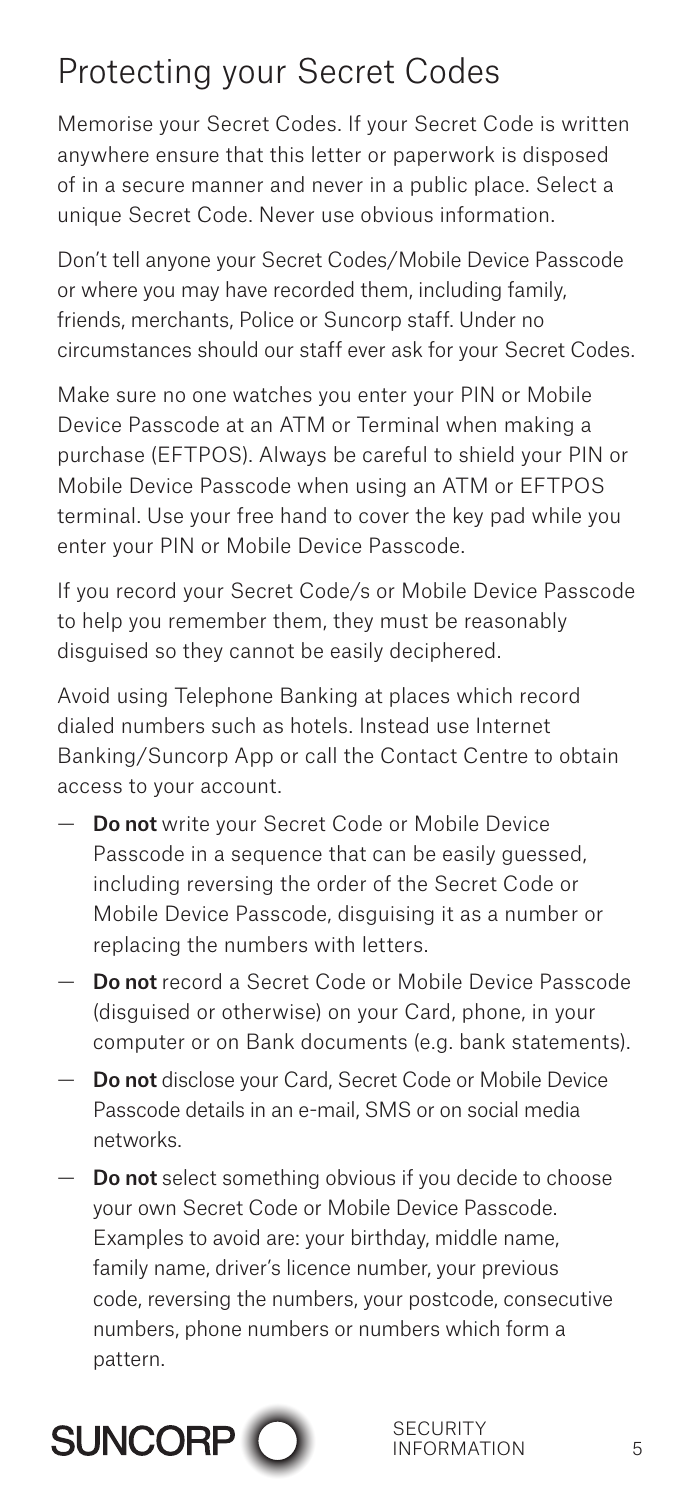## Using Internet Banking/Suncorp App

- Make sure no one watches you enter your Secret Codes when using Internet Banking/Suncorp App.
- Never access Suncorp's Internet Banking/Suncorp App site via an unsolicited email link. Suncorp will never send an unsolicited email with a link to Internet Banking/Suncorp App.
- Do not allow your device to save any of your Secret Codes, including in your browser or password manager.
- Maintain up to date virus protection and firewall technology on your computer and mobile device.
- Remember to log off when finished with your Internet Banking/Suncorp App session or if you walk away from your computer.
- Don't share or record your Internet Banking/Suncorp App information within emails or social media accounts e.g. Facebook or Gmail.
- If you use a security token, keep it in a safe and secure place at all times, and separate from your access codes.

#### Buying goods online and using Internet Banking/Suncorp App

- Take care when transacting online research the supplier and use a safe payment method.
- Ensure you deal with reputable stores when using eBay or group buying websites.
- Only use Suncorp Internet Banking/Suncorp App in a safe and trusted environment. Be cautious when using computers in public places such as Internet cafes, hotels & airport lounges.

#### Banking on a mobile device

Be careful about what applications you install on your mobile device. Only install applications from official sources such as the Apple App Store or Google Play etc.

*Apple and the Apple logo are trademarks of Apple Inc, registered in the U.S. and other countries and regions. App Store is a service mark of Apple Inc. Google Play and the Google Play logo are trademarks of Google Inc*

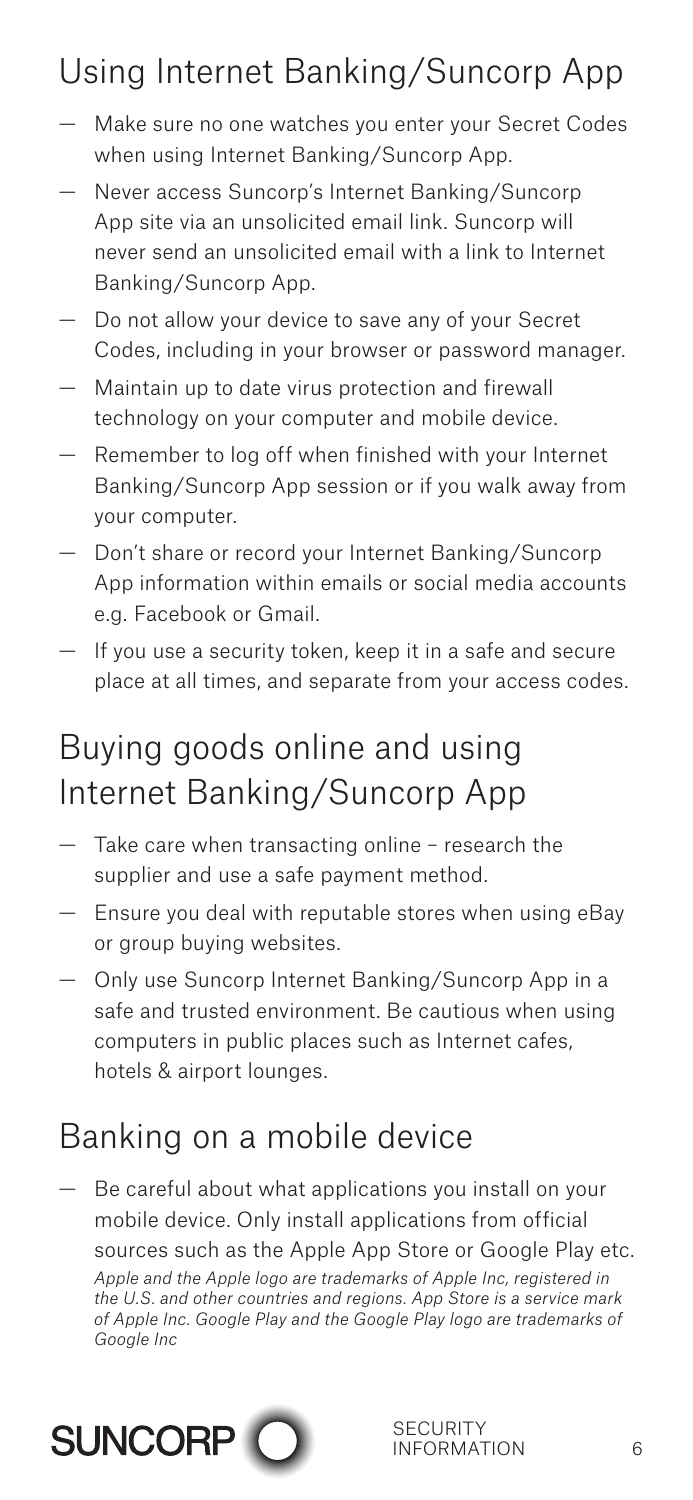- Ensure that you apply the latest updates as they become available for your device.
- We recommend that you setup a Mobile Device Passcode for your mobile device that is required when you switch it on.
- Your Mobile Device Passcode must be different to any other Secret Code.
- If using a biometric identifier (such as fingerprint or facial recognition) for Suncorp App or for making purchases via a contactless terminal, only store your own biometric identifier within your device.
- Don't store and save personal information such as account numbers and Secret Codes on your mobile device.
- If you lose your mobile device, we recommend you change your Internet Banking password immediately (or call us to block your Internet Banking logon) and if your mobile device was registered with your Card call us to report it immediately.

#### Using social media and protecting your identity online

- Keep your personal details private. Don't divulge personal and geographic information when using social media sites.
- Setup logon passwords if you share a computer with others.
- Use a different password for social media sites from those you choose as your Secret Codes, including your Internet Banking/Suncorp App password.
- Regularly check your privacy settings on social media sites such as Facebook. Don't accept requests from people you don't know.
- Never store any access codes on social media websites or respond to messages asking you to provide personal details or click on links to provide information.